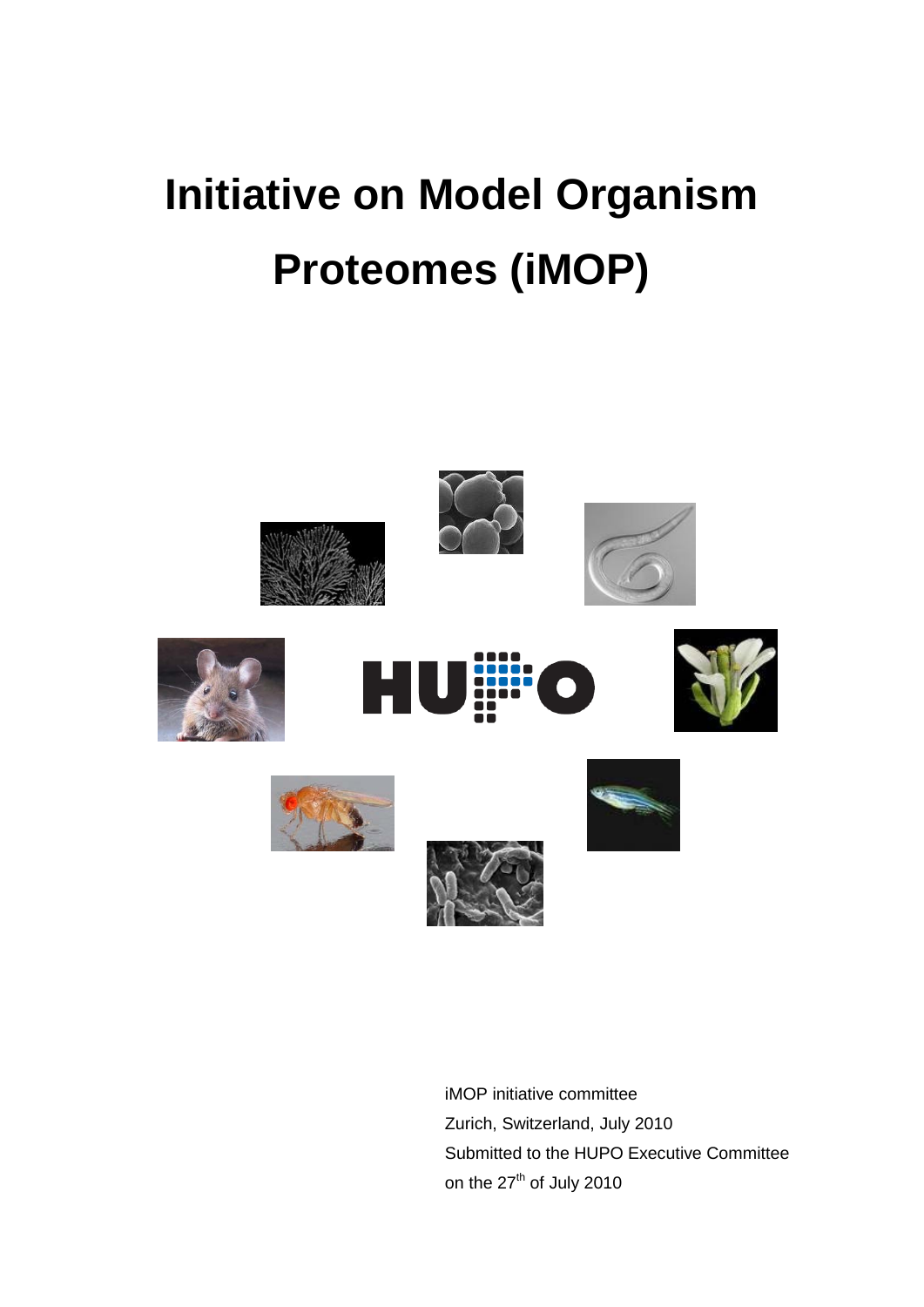#### **Executive summary**

The model organism community is growing steadily and the number of comprehensive model organism proteome data being generated is continuously increasing. To standardize efforts and to make optimum use of the proteomics data acquired in model organisms, a new HUPO initiative in model organism proteomes (iMOP) is proposed. iMOP will stimulate the scientific exchange within this community, and HUPO best practices and standards can be brought to the model organism researchers. Their needs towards the central databases will be better represented, catalyzing the integration of proteomics and organism-specific databases.

#### **1. Vision and mission**

#### **a. Model organism proteomes**

Model organisms have been used for decades to study embryogenesis, development and other fundamental biological processes. They are easy to grow in the laboratory and have rather short generation times. The conservation of disease pathways between model organisms and human allows model organisms to be used to study disease pathogenesis and to develop drugs. Many model organisms are important commensals or pathogens and thus very closely interacting with the human proteome. The conservation between model organisms and crop plants is leading to improved crop performance.

Historically, research on model organisms depended largely on genetic approaches. More recently, however, large-scale approaches such as genomics and proteomics have become an essential part of model organism research. Unfortunately, the community of model organism researchers is highly fragmented, first because they work on many different model organism species, and second because of their wide distribution around the world. Often, groups that start proteomic projects in model organisms have a previous expertise in genomics but are new in the field of proteomics. Moreover, many of these groups face similar technical challenges in their efforts to characterize the proteome of their favorite model organism: small size, difficulties in obtaining pure cell populations, integration of proteomics data into already well-established organism-centered databases.

In order to better address these challenges, we propose to establish a new HUPO initiative on model organism proteomes (iMOP) to create a global network of experimental and bioinformatics groups interested in model organism proteomes. The initiative will ensure that the same principles, protocols, and standards used in all current HUPO initiatives are also applied in the future to all model organisms. The iMOP initiative will not focus on a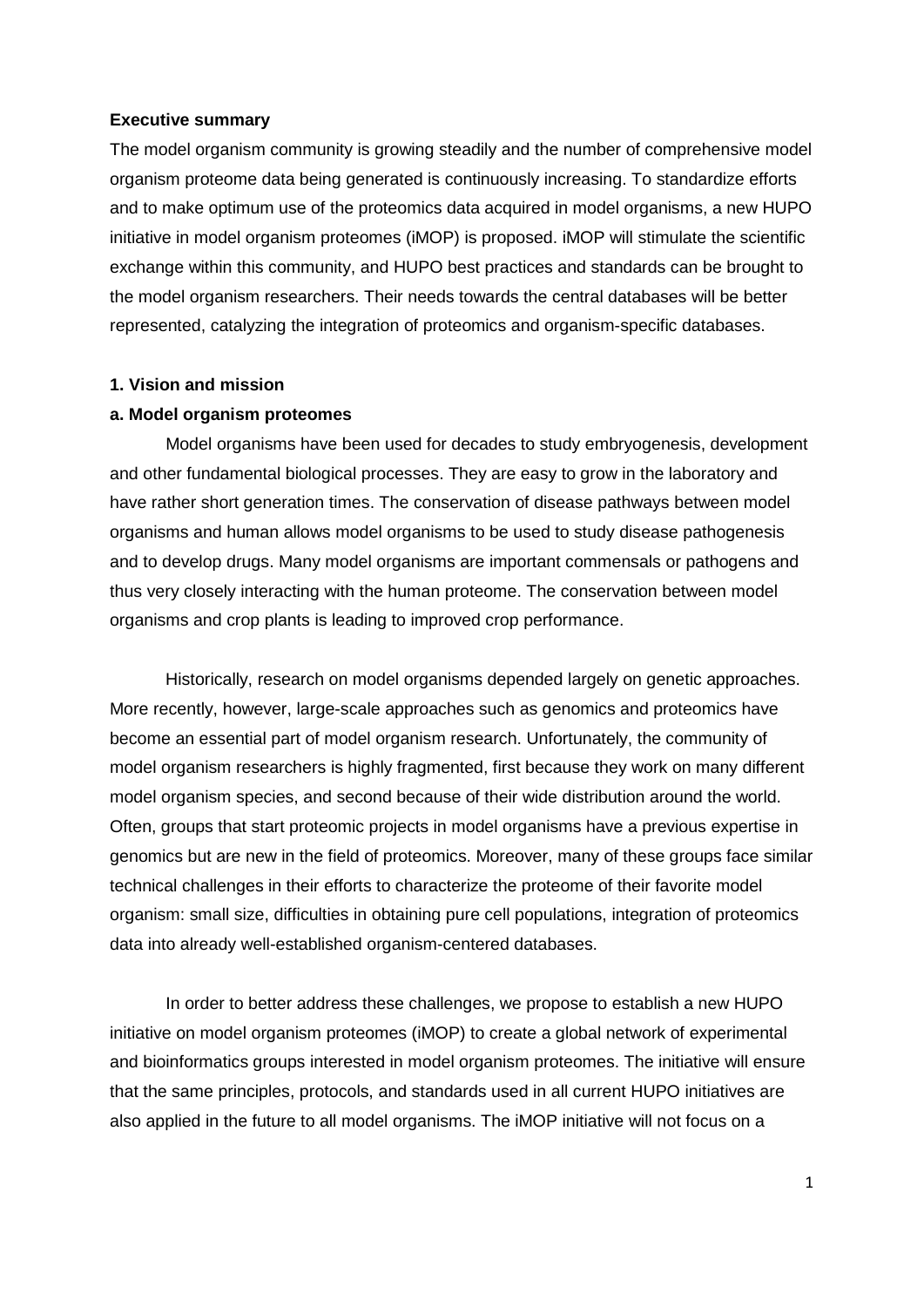single species but rather will bring together model organism proteomicists to reach the critical mass necessary to get influence and impact within the scientific community.

#### **b. Scientific objectives**

iMOP will pursue the following objectives:

## - **Integrate different model organism research groups into a model organism proteomics community and promote interaction between them**

The vision of iMOP is to join groups covering a broad spectrum of model organisms and methods into a common model organism proteomics community. iMOP will facilitate the combination of resources and efforts of different labs. Scientific interactions within iMOP will be encouraged through the exchange of visiting researchers between the labs, as well as workshops during the regular HUPO meetings and specific iMOP meetings.

#### **- Adopt HUPO standards and best practices**

In analogy to already running HUPO initiatives, the use of best practices will be established within the model organism community. Data storage and exchange using established platforms will be facilitated by following the PSI guidelines for standardized data acquisition and analysis.

#### **- Integrate and link proteome and organism-specific databases**

Several proteomics data repositories exist encompassing different species. Proteomics data are also being integrated into model organism-specific databases. To facilitate access to all proteome data, iMOP will help to efficiently link proteome-centric and organism-based databases. Such linked model organism datasets will be a valuable resource of information also for human proteome projects.

#### **- Develop software tools to navigate databases**

Since most biologists are interested in using rather than generating proteomics data, it is important that proteomics data will be easily accessible, easily manipulated and analyzed, and that different datasets will be easily compared. iMOP will help develop software tools to navigate the databases and to extract and compare sub-datasets (Figure 1). Such tools should for example allow for the global comparison of proteomes of different model organisms. Moreover, because many of these proteins have counterparts in human cells, these tools will allow for a comparative analysis of pathways and mechanisms conserved between model organisms and humans.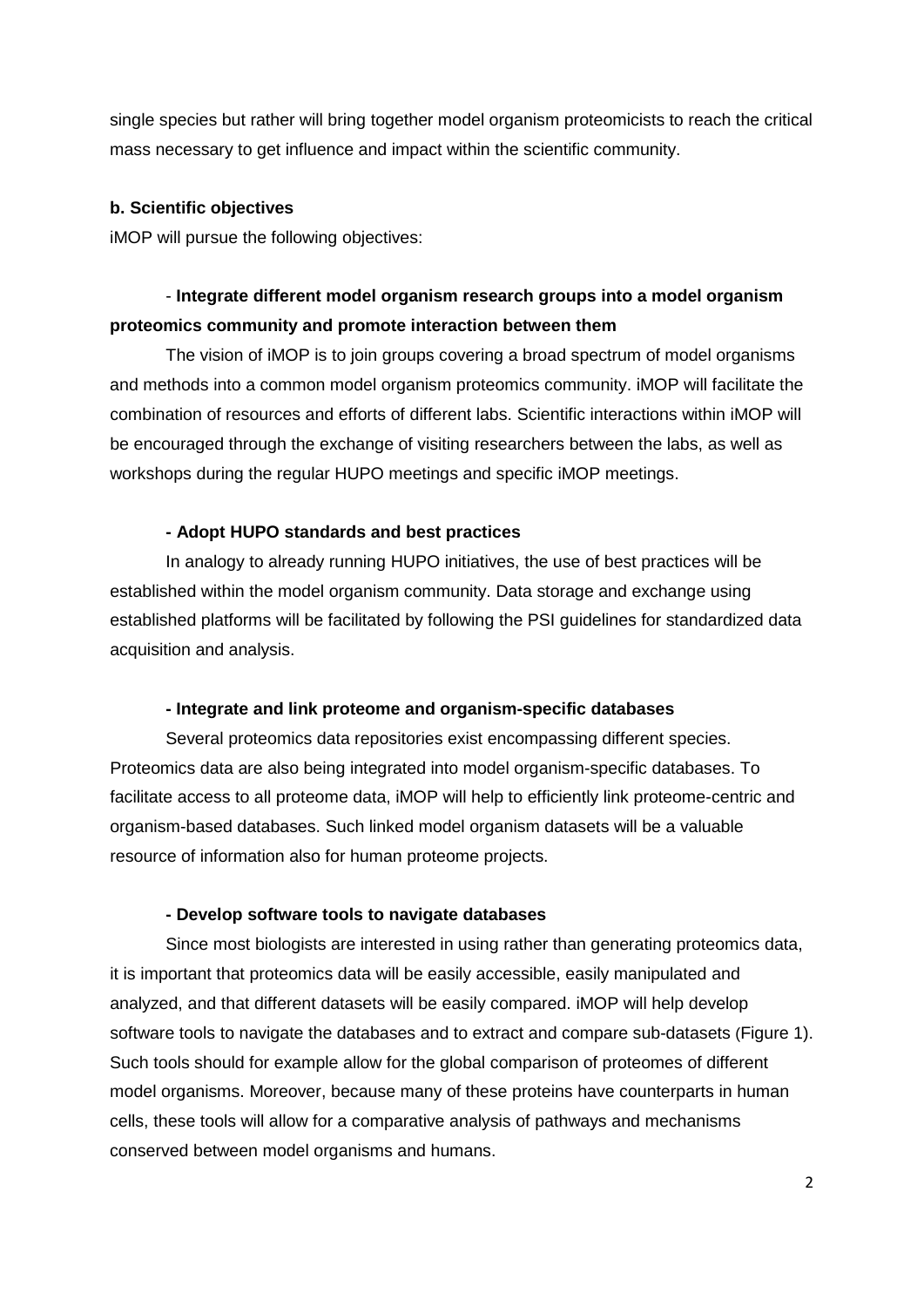

#### **Figure 1:**

#### **Integrative function of a new HUPO initiative in model organism proteomes (iMOP)**.

Different groups working on different model organisms all over the world contribute their mass spectrometry data. iMOP promotes the integration and linkage of proteome data into central proteome and organism-specific databases. Based on the requirements and needs of the community, tools to access specific biological data will be generated and integrated. Subdatasets can be extracted to address a variety of biological questions and problems that are also applicable to human research projects.

#### **2. Methodology**

#### **a. Action plan and phases**

#### **Phase I – project planning**

iMOP ambassadors (see section 4) will be recruited who help to develop the iMOP program and to promote iMOP within their respective model organism communities. The ambassadors will agree upon a common procedure of data storage and data exchange and ensure that projects are run according to PSI standards. They will establish a network which includes model organism-specific database curators and proteome database curators in order to link proteomics-specific and model organism-specific databases.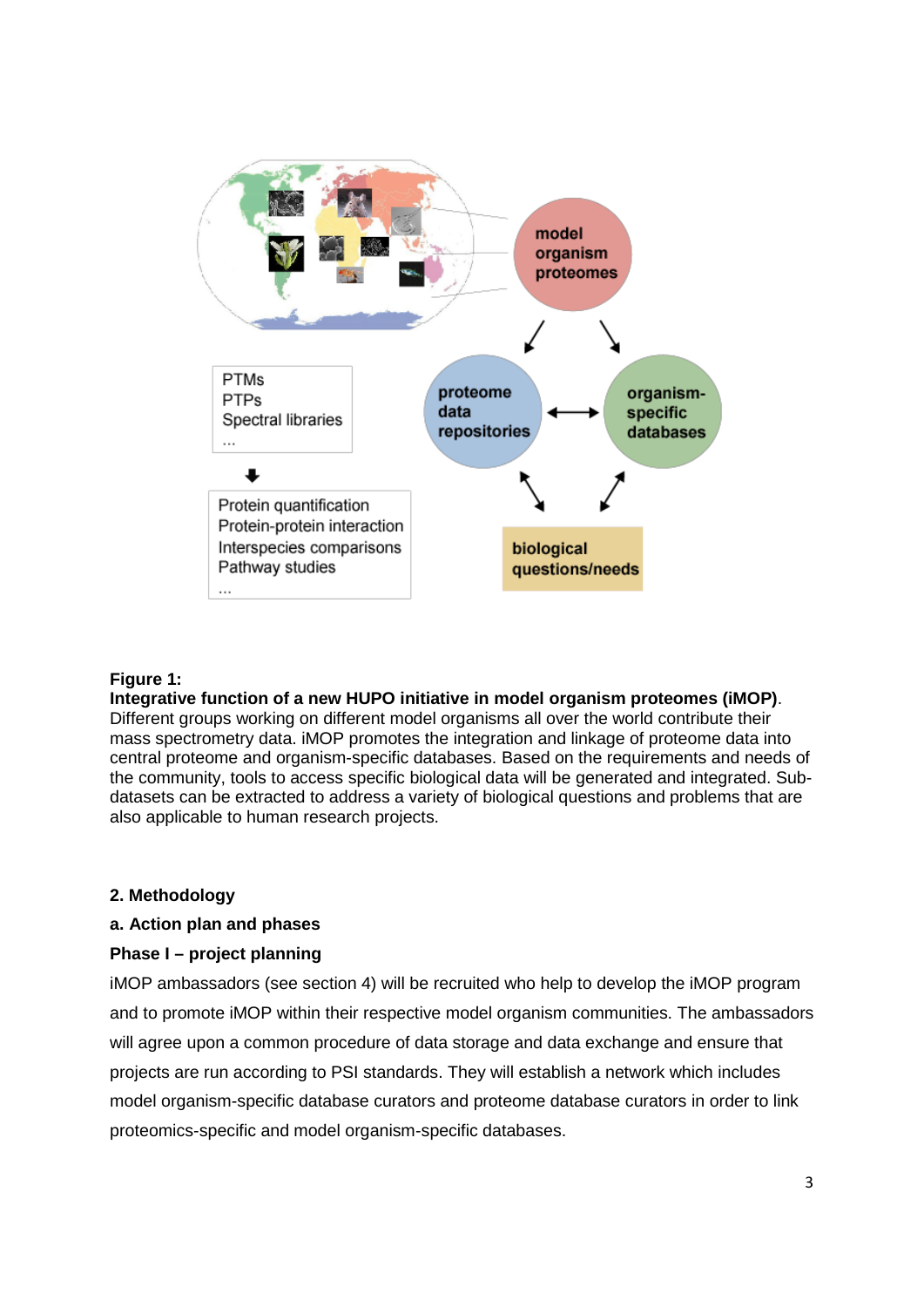#### **Phase II - research**

The needs of the model organism community towards a model organism proteome database will be identified. Based on these needs, plug-ins and user-friendly navigation tools to extract the required information will be generated. In a later research phase, community projects can be started focusing on comprehensive targeted analyses of specific pathways in different model organisms.

### **Phase III – commercialization outcomes**

We do not expect any specific commercial applications to be spun out of this initiative, as we plan to make both data and analysis tools freely available. We do expect however that this work will support research and drug development within various biotech, pharmaceutical, and agricultural companies.

#### **b. Timelines**

#### **12 months milestones and deliverables**

Milestones:

- ambassadors recruited
- community needs regarding proteome databases identified
- first workshop held

#### Deliverables:

- agreement of collaboration signed
- funding agencies identified
- grant applications submitted
- iMOP website set up
- first workshop report

#### **24 months milestones and deliverables**

#### Milestones:

- database navigation tools developed
- annual meetings and workshop established

#### Deliverables:

- funding and financing secured
- workshop/progress reports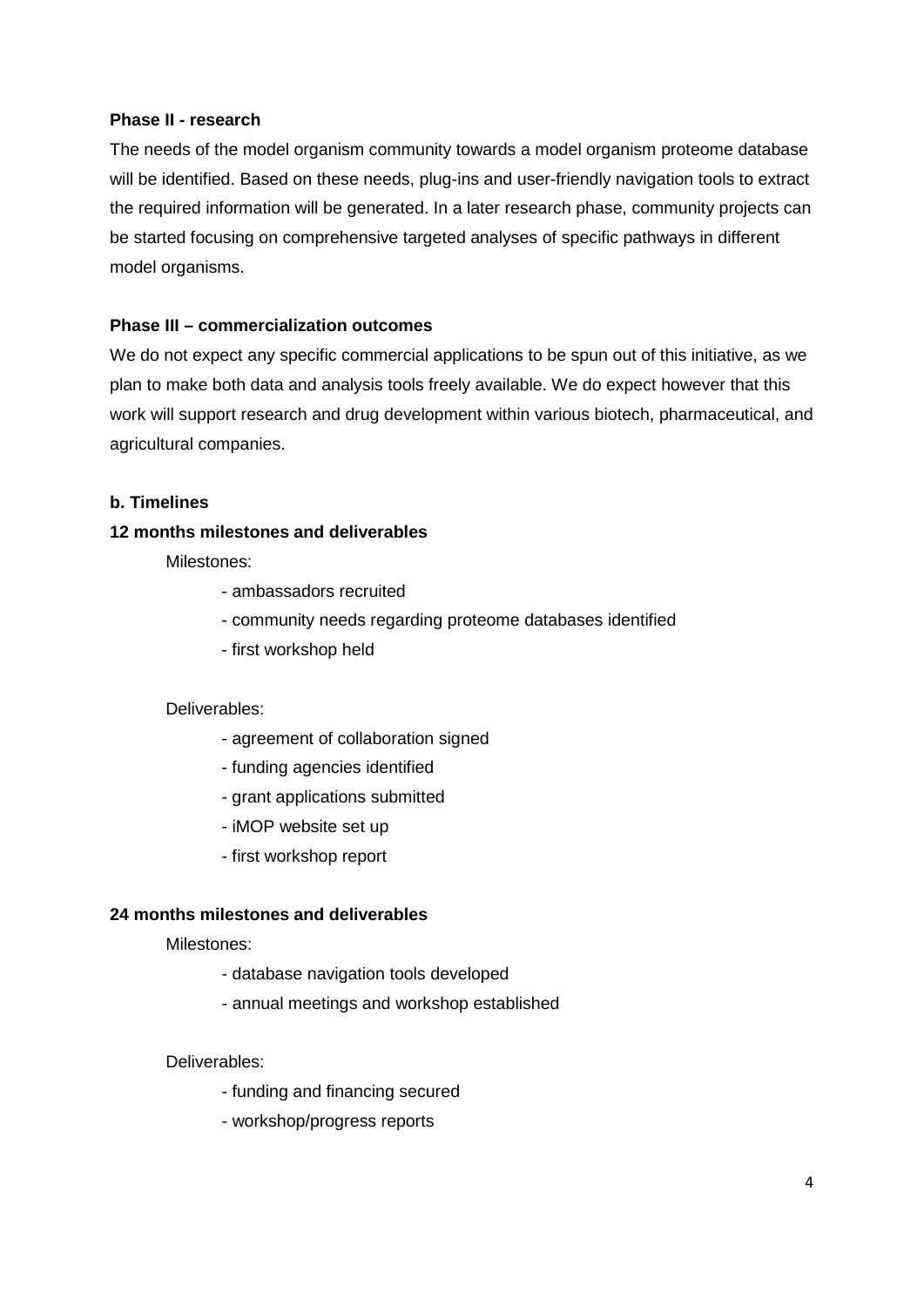#### **36 months milestones and deliverables**

Milestones:

- community projects – e.g. focus on diseases, specific pathways or posttranslational modifications

Deliverables:

- research papers
- workshop/progress reports

**c. Phases see section 2 a** 

## **d. What we propose in terms of scientific / peer review**

Annual reports will be submitted to all members and to HUPO leadership.

## **3. Leadership**

Michael Hengartner (University of Zurich) will initially chair for a two-year period. Klaas van Wijk (Cornell University), Steve Briggs (University of California), and Andreas Tholey (University of Kiel) will be co-chairs. The chair and co-chairs are expected to rotate on a regular basis and will be elected by all initiative members. Sabine Schrimpf (University of Zurich) will co-ordinate the initiative.

## **4. Co-applicants and their involvement**

Several international co-applicants working on different model organisms have been identified during the workshop at the  $7<sup>th</sup>$  HUPO meeting in Amsterdam:

Pierre-Alain Binz (Genebio, Geneva, Switzerland; pierre-alain.binz@genebio.com) Data analysis standards

Steve Briggs (University of California, La Jolla, U.S.A.; sbriggs@ad.ucsd.edu) Plant proteomics/cell adaptation to environmental changes

Michael Hecker, Dörte Becher (University of Greifswald, Germany; Hecker@unigreifswald.de; dbecher@uni-greifswald.de)

Unicellular organisms/prokaryotes (Bacillus subtilis and related gram-positive pathogens e.g. Staphylococcus aureus)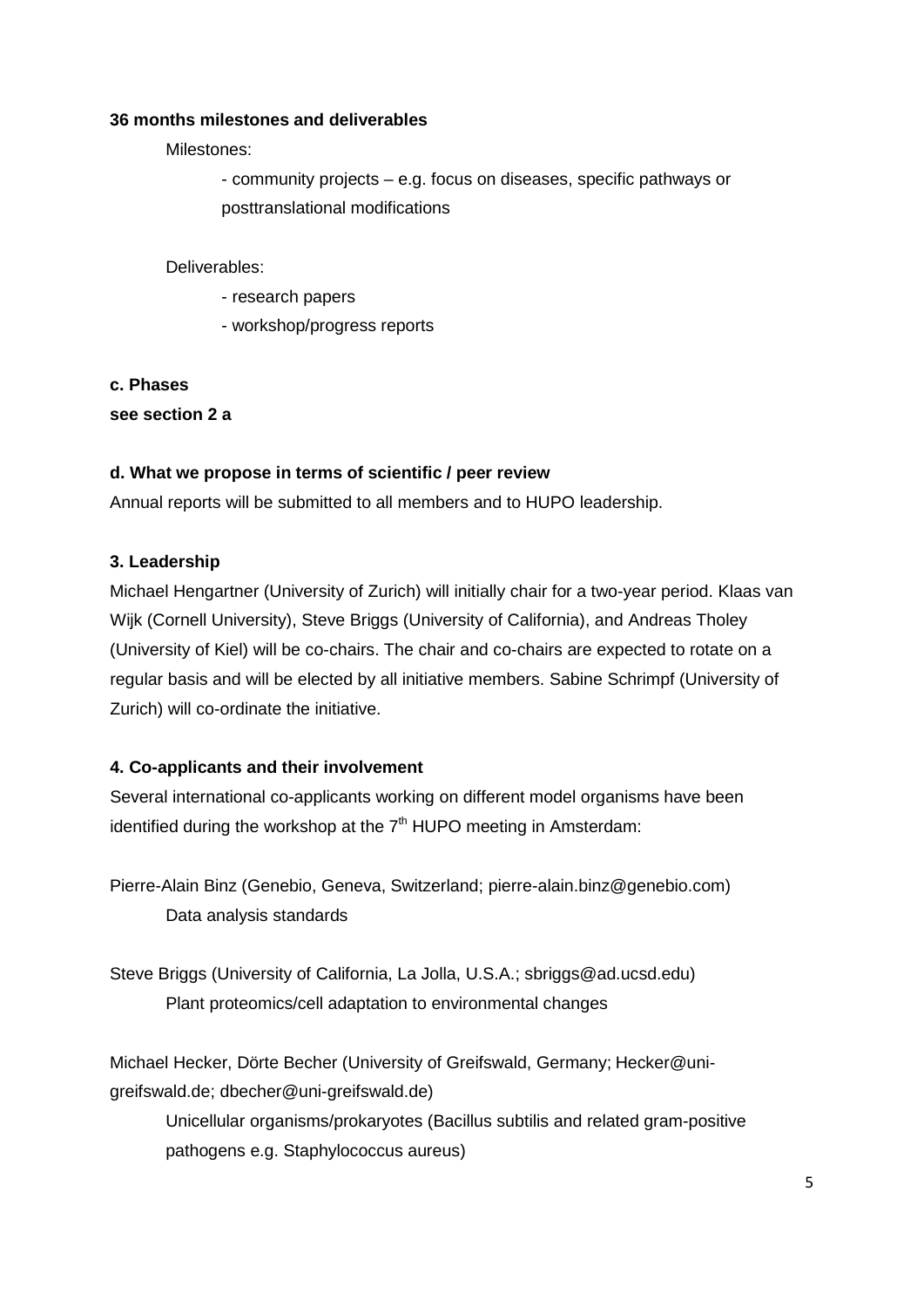Mike MacCoss (University of Washington, U.S.A.; maccoss@uw.edu) *C. elegans* genome annotation

Andreas Tholey (Christian-Albrechts-University Kiel, Germany; a.tholey@iem.uni-kiel.de) Techniques for proteome analysis, posttranslational modifications, host-pathogen and host-microbiome interactions

Uwe Völker (University of Greifswald, Germany; voelker@uni-greifswald.de) Proteomics of prokaryotic model organisms and *in vivo* proteomics of bacterial pathogens

Ruedi Aebersold (ETH Zurich, Switzerland; aebersold@imsb.biol.ethz.ch) Quantitative proteomics and tools for the central data repository

Erich Brunner (Q-MOP, University of Zurich, Switzerland, erich.brunner@imls.uzh.ch) *Drosophila melanogaster* proteome

Christian Ahrens (Q-MOP, University of Zurich, Switzerland; christian.ahrens@imls.uzh.ch) Bioinformatics, PTP prediction, and data analysis and integration

Günter Lochnit (Justus-Liebig University, Giessen, Germany; Guenter.Lochnit@biochemie.med.uni-giessen.de) *C. elegans* RNAi and protein analysis technologies

Michael Hengartner, Sabine Schrimpf (University of Zurich, Switzerland; michael.hengartner@imls.uzh.ch, sabine.schrimpf@imls.uzh.ch)

*C. elegans* proteome analyses and inter-species comparative studies

Christian von Mering (University of Zurich, Switzerland; mering@imls.uzh.ch) Bioinformatics and Systems Biology

Rolf Apweiler (EBI Hinxton, UK; apweiler@ebi.ac.uk) PRIDE (MS database)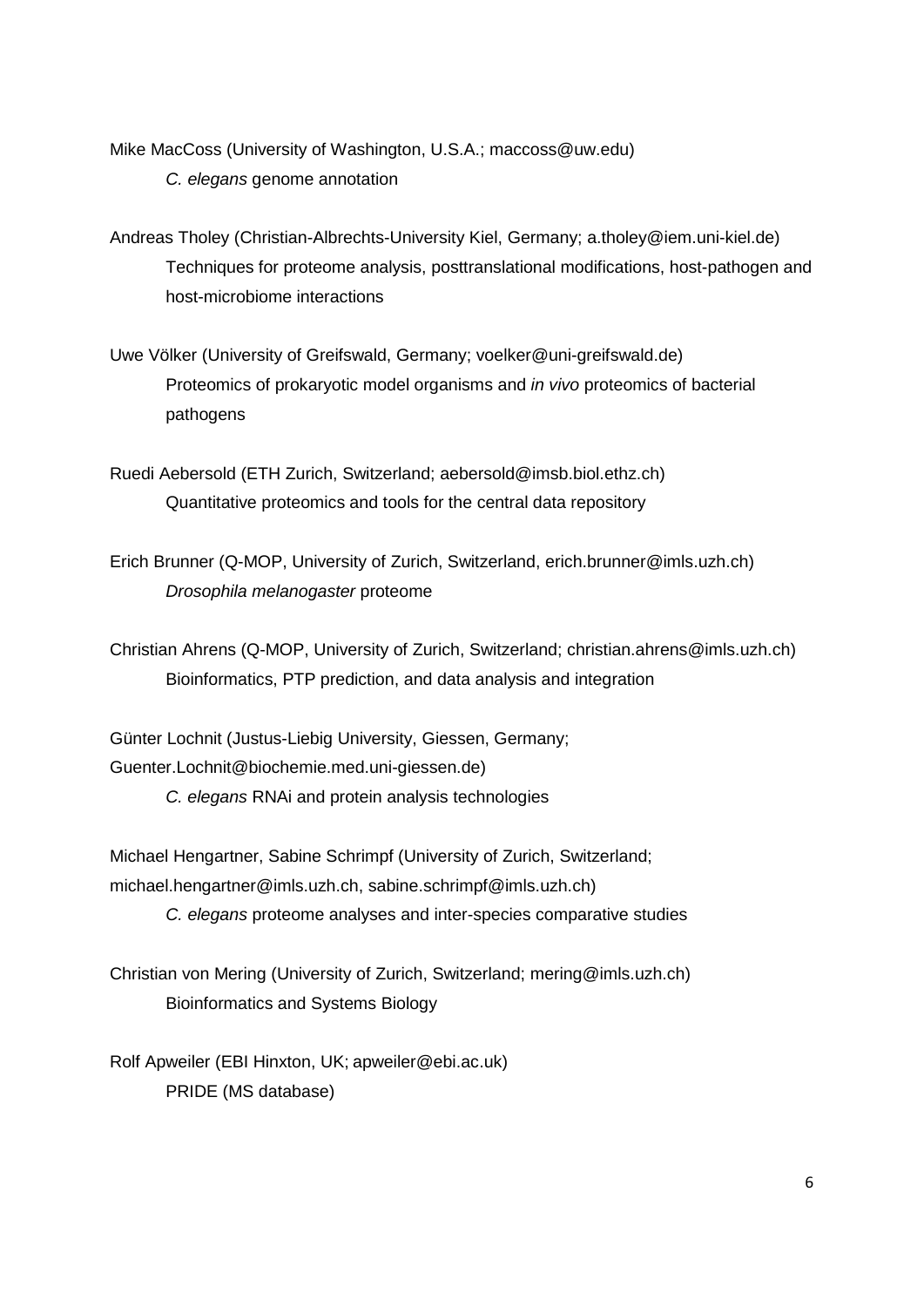Henning Hermjakob (EBI Hinxton, UK; hhe@ebi.ac.uk)

PRIDE (MS database), IntAct (Molecular Interactions Database), and PSI

Lennart Martens (Ghent University and VIB, Belgium; lennart.martens@UGent.be) Computational omics and Systems Biology

Alexey Nesvizhskii (University of Michigan, Ann Arbor, U.S.A.; nesvi@med.umich.edu) Databases and statistical applications

Nitin Baliga (Institute for Systems Biology, Seattle, U.S.A.; nbaliga@systemsbiology.org) Prokaryotic organisms and Systems Biology

Multinational Arabidopsis Steering Committee (MASCP): Klaas van Wijk (Cornell University, Ithaca, U.S.A.; kv35@cornell.edu) Chloroplast proteomics and biology Alex Jones (The Sainsbury Laboratory, Norwich, UK; Alex.jones@tsl.ac.uk) Katja Bärenfaller (ETH Zurich, Switzerland; katja.baerenfaller@ipw.biol.ethz.ch)

Yhong-Hee Shim (Konkuk University, Seoul, Korea; yshim@konkuk.ac.kr) *C. elegans* proteome and germline proteome

# **5. Data sharing plan**

iMOP will act as a catalyst to facilitate linking and integration of already established databases. It will not become another data repository itself. A meaningful sharing of proteome data requires a file format and consistent way for dealing with ambiguities. For sharing raw and XML data (minimally processed), Tranche could be the repository of choice. For sharing processed data (peptide and protein lists, quantification), Pride, GPMDB, and PeptideAtlas would be suitable. In the long run, a centralized data analysis will become standard. Software tools like those already established in BioMart (query-oriented data management system) to navigate model organism proteome data, and pipelines for the electronic transfer of large data files will be developed.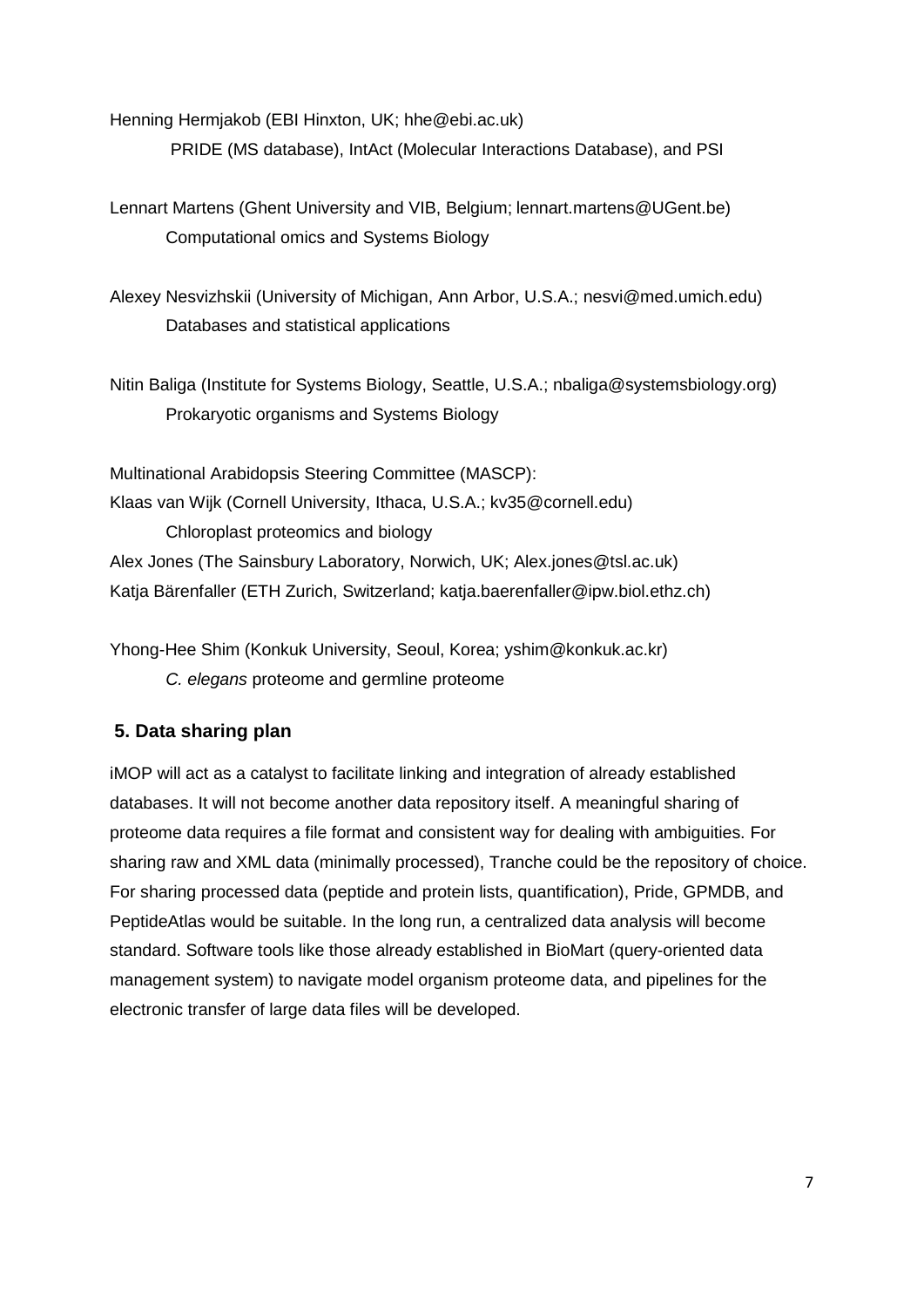## **6. Budget requirements**

The initial activities will be financed within running projects. Funding for the following activities has to be acquired:

| workshop during HUPO meetings                                                  | N/A                     |
|--------------------------------------------------------------------------------|-------------------------|
| specific iMOP meetings                                                         | up to 50.000 EUR        |
| training activities                                                            | up to 20.000 EUR        |
| initiative coordination, provided by home institution of chair and vice-chairs |                         |
|                                                                                | up to 50.000 EUR / year |
| software development – salaries for programmers                                | ~100.000 EUR / year     |

## **7. Fund-raising plan**

A major advantage of having iMOP as an official HUPO initiative is that it facilitates the acquisition of additional funding. Salaries for programmers will be self-supported via  $3<sup>rd</sup>$  party grants. Workshops and initiative meetings will be supported via funding programs such as COST. To finance training of young scientists, we will apply for an EU research training network grant. Coordinated research activities will be supported via the network's normal funding bodies like the human frontier program and EU-FP7 projects.

## **8. Interaction with other HUPO initiatives**

There will be close interactions with PSI (www.psidev.info), and iMOP will serve as a link to other human proteome projects.

## **9. Education and training**

We intend to set up a new EU research training network to transfer know-how between model organism and proteomics research groups. iMOP will encourage its members to attend training workshops at HUPO meetings and will help its members to offer proteomics training workshops at organism-specific meetings.

## **10. Workshops**

Workshops during regular HUPO meetings and initiative specific meetings will be organized. If possible, the start-off of the new initiative will be discussed during the HUPO meeting in Sydney. Several of the co-applicants will participate.

## **11. Industrial partners**

JPT peptide technologies, Berlin, Germany (Holger Wenschuh; wenschuh@jpt.com)